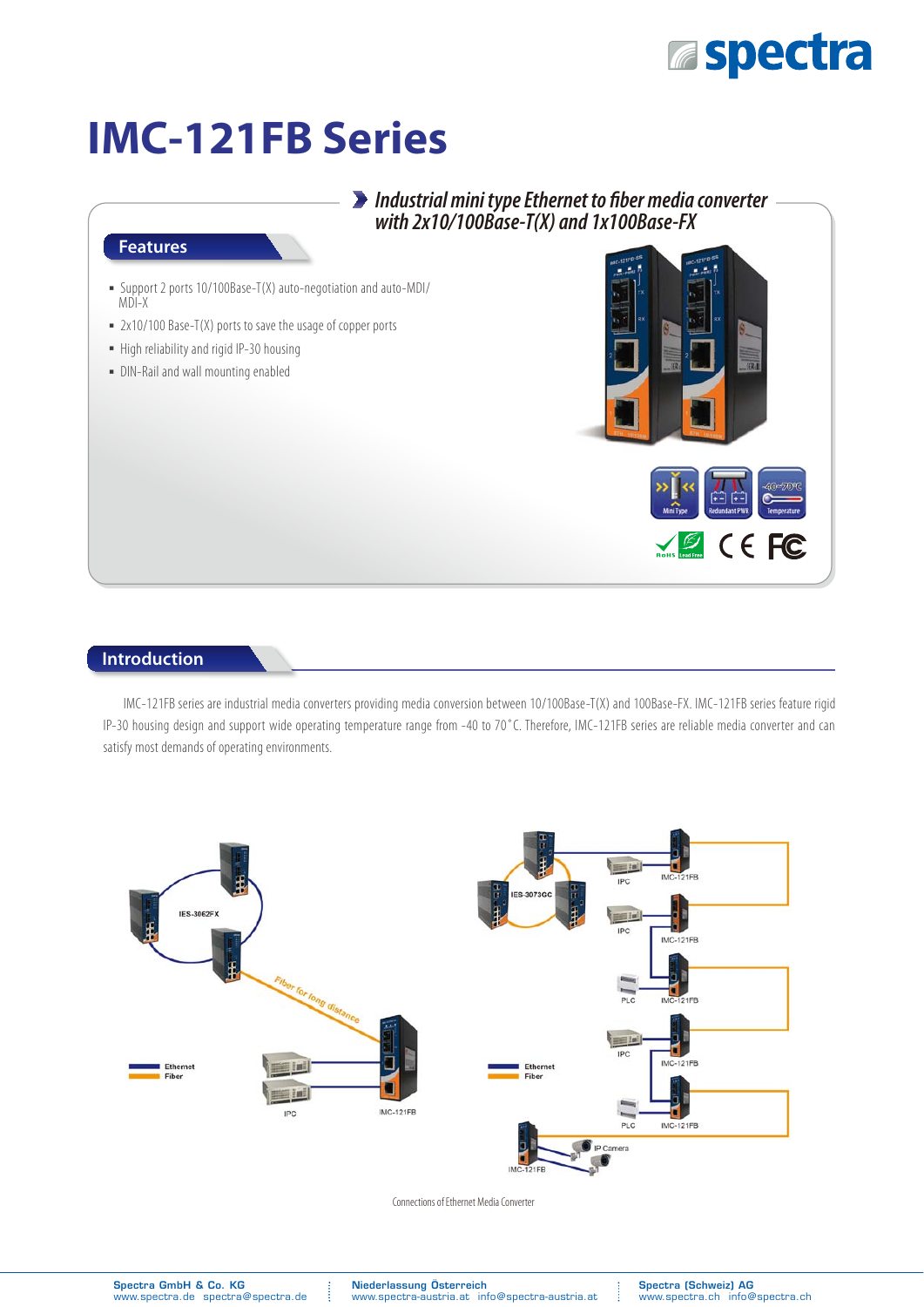# **Espectra**



(Unit=mm)

| <b>ORing Media Converter Model</b>             |                                           | IMC-121FB-MM-SC                                                      | <b>IMC-121FB-SS-SC</b> |  |  |
|------------------------------------------------|-------------------------------------------|----------------------------------------------------------------------|------------------------|--|--|
| <b>Physical Ports</b>                          |                                           |                                                                      |                        |  |  |
| 10/100Base-T(X) Ports in RJ45<br>Auto MDI/MDIX |                                           | $\overline{2}$                                                       | $\overline{2}$         |  |  |
| 100Base-FX fiber Port                          |                                           |                                                                      |                        |  |  |
| <b>Fiber Ports</b><br>Specifications           | <b>Fiber Ports Number</b>                 | $\mathbf{1}$                                                         |                        |  |  |
|                                                | <b>Fiber Ports Standard</b>               | 100Base - FX                                                         | 100Base - FX           |  |  |
|                                                | <b>Fiber Mode</b>                         | Multi-mode                                                           | Single-mode            |  |  |
|                                                | Fiber Diameter (µm)                       | $62.5/125 \,\mathrm{\upmu m}$<br>50/125 µm                           | $9/125 \mu m$          |  |  |
|                                                | <b>Fiber Optical Connector</b>            | $\mathcal{S}$ C                                                      | $\mathcal{S}$ C        |  |  |
|                                                | Typical Distance (km)                     | 2 km                                                                 | 30 km                  |  |  |
|                                                | Wavelength (nm)                           | 1310 nm                                                              | 1310 nm                |  |  |
|                                                | Max. Output Optical Power (dBm)           | $-14$ dBm                                                            | $-8$ dBm               |  |  |
|                                                | Min. Output Optical Power (dBm)           | $-23.5$ dBm                                                          | $-15$ dBm              |  |  |
|                                                | Max. Input Optical Power<br>(Saturation)  | 0 <sub>dBm</sub>                                                     | 0 dBm                  |  |  |
|                                                | Min. Input Optical Power<br>(Sensitivity) | $-31$ dBm                                                            | $-34$ dBm              |  |  |
|                                                | Link Budget (dB)                          | 7.5dB                                                                | 19 dB                  |  |  |
| <b>Technology</b>                              |                                           |                                                                      |                        |  |  |
| <b>Ethernet Standards</b>                      |                                           | IEEE 802.3 for 10Base-T<br>IEEE 802.3u for 100Base-TX and 100Base-FX |                        |  |  |